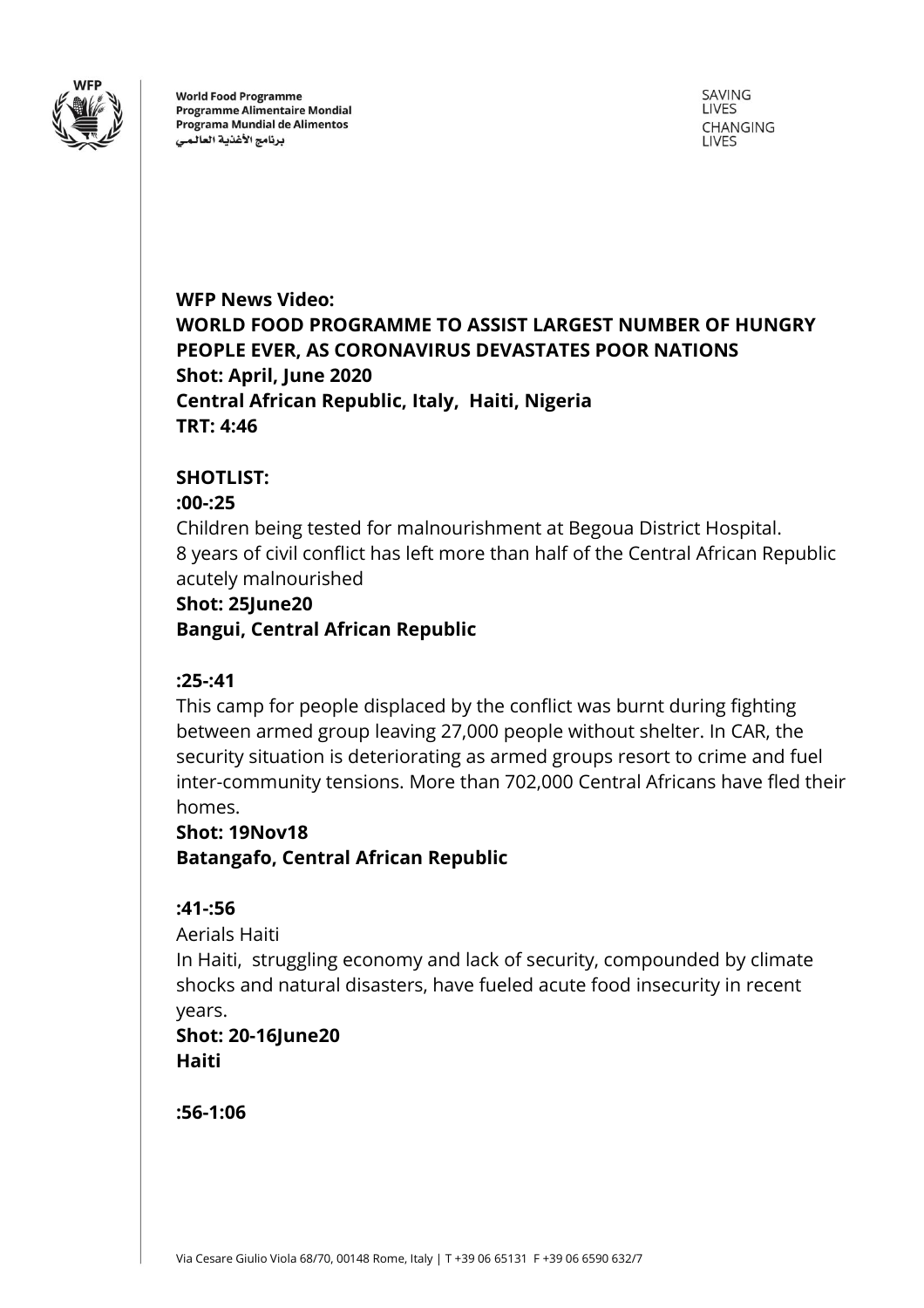

# GV's Haiti poverty

People salvaging scraps in a dump/cars and motorbikes queuing at the gas station as fuel supplies are limited .

An estimated 4.1 million Haitians need urgent food assistance; due to the socio-economic impact of COVID-19 . WFP projects 1.6 million of them could be in severe hunger

**Shot: 19/16June20**

**Cap Haitien, Haiti**

# **1:06-1:30**

Various shots of a WFP cash distribution with COVID-19 preventative measures in place including, social distancing, wearing masks and hand washing.

# **Shot: 17-18June20 Grand Riviere du Nord, Haiti**

# **1:30-1:50**

Various shots of market place.

In Haiti the cost of staple foods increased by 25% in the last year, while local currency devalued by 30% since 2018.

# **Shot: 18June20**

**Grand Riviere du Nord, Haiti**

# **1:50-2:23**

# **SOT David Beasley – WFP Executive Director (English):**

*"The COVID pandemic has created a hunger pandemic In fact we've gone from now 135 million people on the brink of starvation To 270 million people and while we've got to have a vaccine for COVID We DO have a vaccine for hunger and starvation and that's the WFP. So we need support right now and if we don't, if we don't get that support, you can imagine, death rates, starvation, mass migration by necessity, and exploitation by extremist groups. We've got the vaccine, we need the food we need to move it now."* **Shot: 26June20**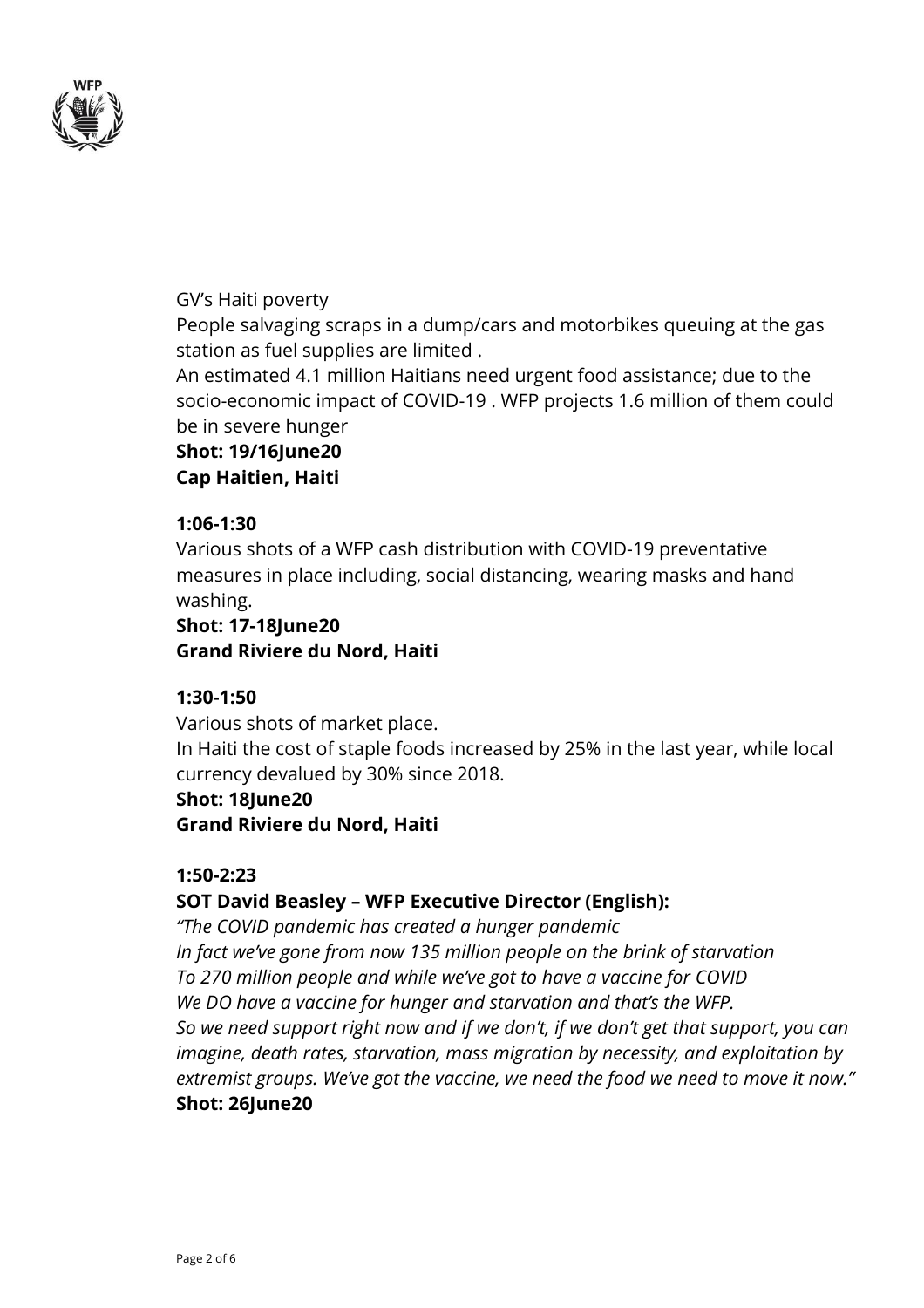

# **Rome, Italy**

# **2:23-2:50**

Aerial footage (no audio) and various shots of Makoko floating slum in Lagos. Some 30,000-40,000 people live here.

**Shot: 22/25May20 Lagos, Nigeria**

# **2:50-3:02**

Shots of empty classroom in Adekunle Primary School.

The COVID-19 pandemic has had a huge impact on school children in Nigeria, with about 39 million children and youth affected by school closures, of which nearly 10 million missing out on school meals.

**Shot: 22May2020 Lagos, Nigeria**

# **3:02-3:19**

Various shots of David, an 8 year old student. He lives with his grandmother Alice Tinsheme, as his parents are in Cotoneu, Benin.

**Shot: 22May2020 Lagos, Nigeria**

# **3:19-3:54**

Alice Tinsheme collecting take-home school meals provided and returning home with her grandson, David.

With assistance from WFP, the Federal Government of Nigeria and state governments have rolled out supplemental nutrition programs to reach schoolchildren across the states of Lagos, Ogun and Kano and the capital of Abuja. Support is being provided through take-home rations provided at distribution sites.

**Shot: 22May2020 Lagos, Nigeria**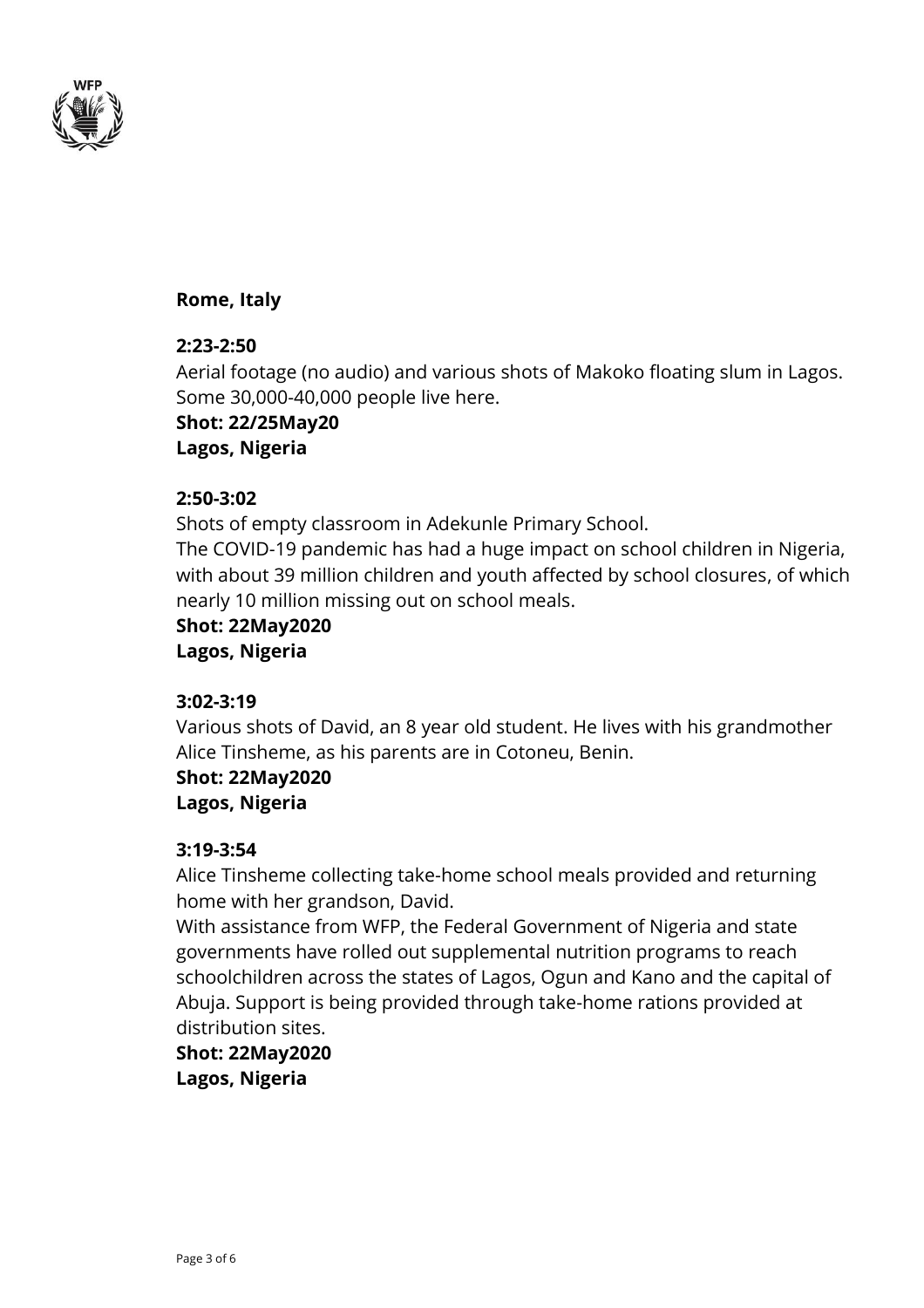

# **3:54-4:17 SOT Alice Tinsheme (Yoruba):**

*"Our children are not in school because of Corona, but as they are at home, we don't even know what to do with them. If they are in school, they are learning and getting food. It gives me joy that I have received some food items."*

**Shot: 22May2020 Lagos, Nigeria**

# **4:17-4:46**

Various shots of Alice Tinsheme at home preparing food and eating with her grandson David.

**Shot: 22May2020 Lagos, Nigeria**

**ENDS**

# **WFP News Release**

29 June 2020

# **WORLD FOOD PROGRAMME TO ASSIST LARGEST NUMBER OF HUNGRY PEOPLE EVER, AS CORONAVIRUS DEVASTATES POOR NATIONS**

**ROME** – The United Nations World Food Programme (WFP) today announced a massive rise in the number of hungry people it plans to assist around the world, as the devastating socioeconomic impacts of the COVID-19 pandemic push millions more people into food insecurity in low- and middle-income countries.

"The frontline in the battle against the coronavirus is shifting from the rich world to the poor world," said David Beasley, WFP's Executive Director.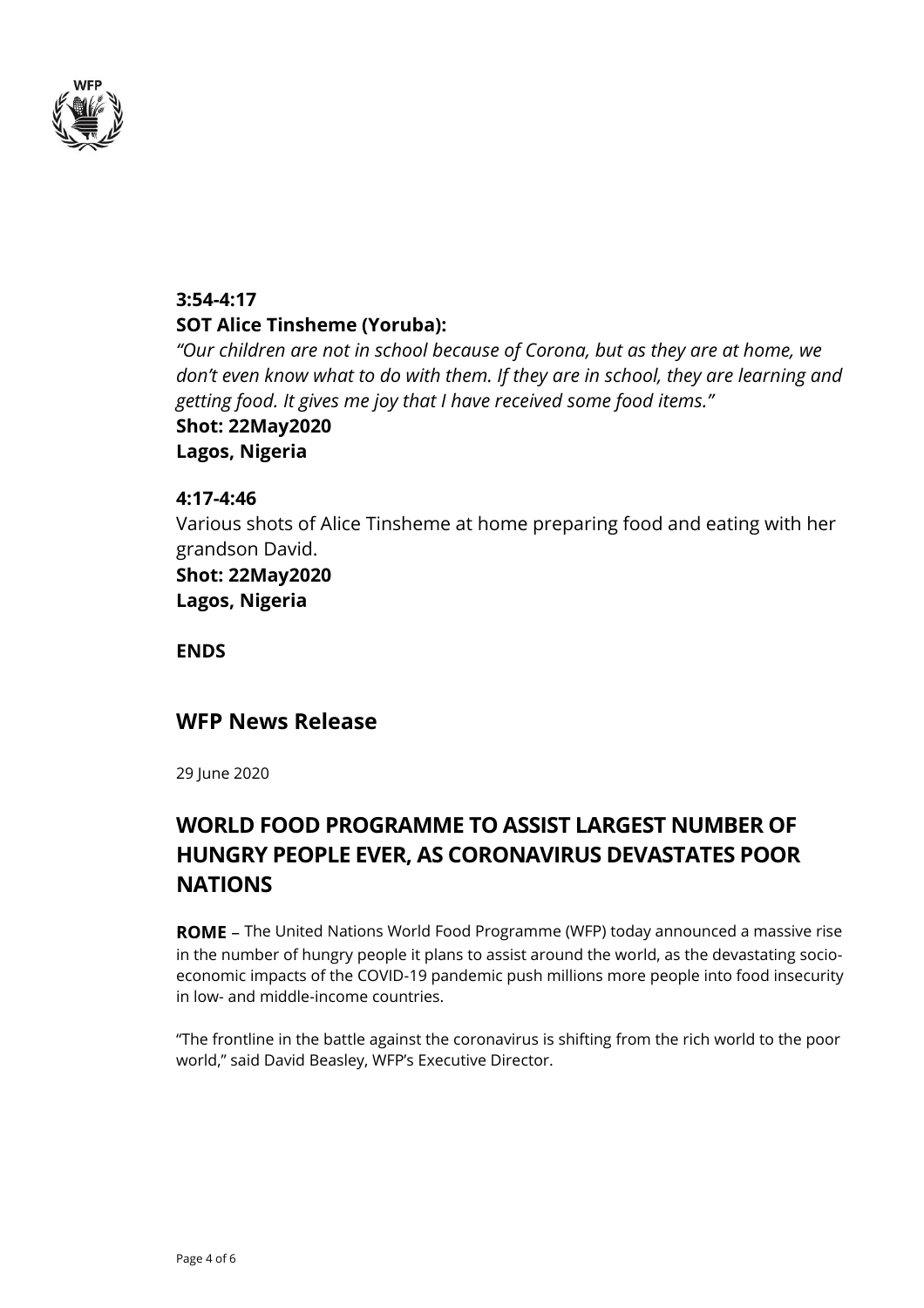

"Until the day we have a medical vaccine, food is the best vaccine against chaos. Without it, we could see increased social unrest and protests, a rise in migration, deepening conflict and widespread under-nutrition among populations that were previously immune from hunger."

To tackle the rising tide of hunger, WFP is undertaking the biggest humanitarian response in its history, ramping up the number of people it assists to up to 138 million from a record 97 million in 2019. But sustained funding is urgently required to respond to the immediate consequences of the pandemic on the most vulnerable, and support governments and partners as they curb the spread of the disease and deal with the fallout from the pandemic. WFP is appealing for a US\$ 4.9 billion over the next six months for its life-saving work in 83 countries.

Earlier WFP projections on the number of people who would be pushed into food insecurity by COVID-19 have now been refined with real-time monitoring and assessments. WFP's new estimates show that the number of hungry in the countries where it operates could increase to 270 million before the year's end - an 82 percent increase from before the pandemic took hold.

The crisis unfolds at a time when the number of severely food insecure people in the world had already risen nearly 70 percent over the past four years, compounding the effects of climate change, conflict and socio-economic shocks in regions of the world that had previously escaped severe levels of food insecurity.

The fallout from the pandemic is being felt hardest in Latin America, which has seen an almost three-fold rise in the number of people requiring food assistance, and among urban communities in low- and middle-income countries, which are being dragged into destitution by job losses and a precipitous drop in remittances. Spikes in hunger are also evident in West and Central Africa which has seen a 135% jump in the number of food insecure people as well as in Southern Africa where there has been a 90% rise.

Coronavirus infection levels are climbing at the very moment when food stocks in some parts of the world are already low. At this time of year many farmers are awaiting crops from new harvests. Hurricane and monsoon seasons are getting underway, while record locust invasions in East Africa and outbreaks of conflict are adding to an already challenging outlook for the world's hungry.

"This unprecedented crisis requires an unprecedented response. If we do not respond rapidly and effectively to this viral threat, the outcome will be measured in an unconscionable loss of life, and efforts to roll back the tide of hunger will be undone," noted Beasley.

The new face of hunger requires specialised responses, with a big increase in the use of cashbased transfers, and a heavy focus on urban settings. Over half of WFP's new response plan